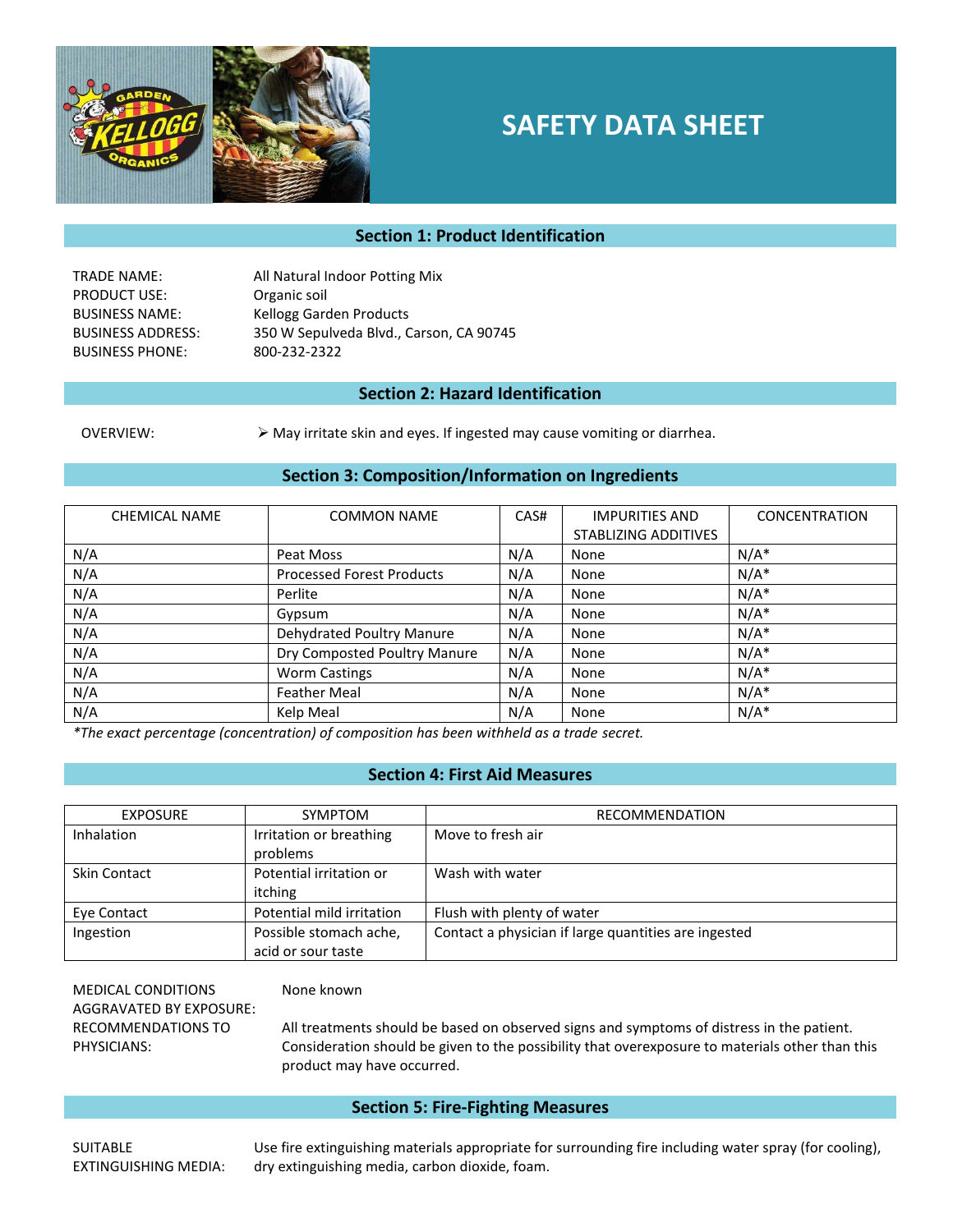| No known unsuitable extinguishing media.<br>This product has no unusual fire or explosion hazards.<br>This product has no hazardous combustion products.<br>Incipient fire responders should wear eye protection. Structural firefighters must wear Self-<br>Contained breathing apparatus and full protective equipment. Isolate materials not yet involved in<br>the fire and protect personnel. Move containers from fire area if this can be done without risk;<br>otherwise, cool with carefully applied water spray. If possible, prevent runoff water from entering<br>storm drains, bodies of water, or other environmentally sensitive areas. |  |  |  |  |
|--------------------------------------------------------------------------------------------------------------------------------------------------------------------------------------------------------------------------------------------------------------------------------------------------------------------------------------------------------------------------------------------------------------------------------------------------------------------------------------------------------------------------------------------------------------------------------------------------------------------------------------------------------|--|--|--|--|
| <b>Section 6: Accidental Release Measures</b>                                                                                                                                                                                                                                                                                                                                                                                                                                                                                                                                                                                                          |  |  |  |  |
| Wear mask to avoid excessive dust inhalation. Avoid contact with skin and eyes. Wear goggles and<br>safety gloves, if necessary, when handling.<br>Keep eye washing station and fire extinguishing materials near work area. If inhaled, remove to<br>fresh air.<br>None<br>Pickup material for reuse, recycling or disposal.                                                                                                                                                                                                                                                                                                                          |  |  |  |  |
| <b>Section 7: Handling and Storage</b>                                                                                                                                                                                                                                                                                                                                                                                                                                                                                                                                                                                                                 |  |  |  |  |
| Handle in accordance with good industrial hygiene and safety practices. Avoid breathing dust. Avoid<br>contact with skin and eyes. Wash hands after handling. Wear personal protective equipment if<br>necessary.<br>Store at a reasonable temperature, preferably below 80° F. Maintain moisture levels at 30%-40%<br>with water spray to prevent dust and possible fire hazard conditions.<br>Excessive dryness leading to fire hazard is the main condition to avoid.                                                                                                                                                                               |  |  |  |  |
| <b>Section 8: Exposure Controls/Personal Protection</b>                                                                                                                                                                                                                                                                                                                                                                                                                                                                                                                                                                                                |  |  |  |  |
| Use local exhaust to control airborne dust. Handle in accordance with good industrial hygiene and<br>safety practices.                                                                                                                                                                                                                                                                                                                                                                                                                                                                                                                                 |  |  |  |  |
|                                                                                                                                                                                                                                                                                                                                                                                                                                                                                                                                                                                                                                                        |  |  |  |  |

### **Section 9: Physical and Chemical Properties**

| MATERIAL DESCRIPTION |             |                         |                              |  |
|----------------------|-------------|-------------------------|------------------------------|--|
| PHYSICAL FORM:       | Solid       | APPEARANCE/DESCRIPTION: | Finely divided, moist earthy |  |
|                      |             |                         | solid                        |  |
| COLOR:               | Black/brown | ODOR:                   | Mild organic/earthy          |  |

## **Section 10: Stability and Reactivity**

 $\overline{a}$